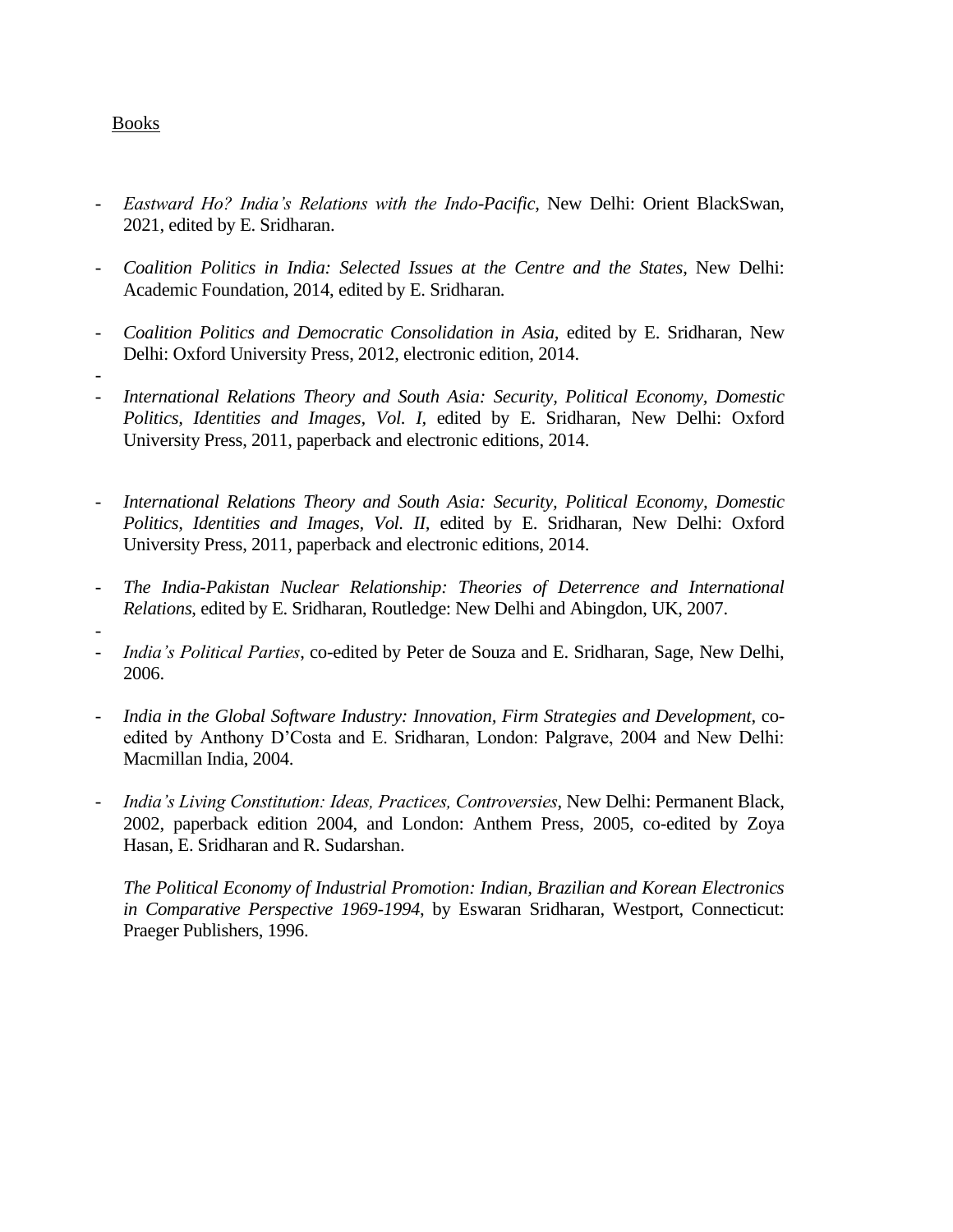## Academic Articles

Eswaran Sridharan, "Electoral Trends and the State of the Party System" in Larry Diamond, Sumit Ganguly and Dinsha Mistree, eds., volume on India's democracy (accepted).

Eswaran Sridharan, "The State of the Two Major Parties", in Larry Diamond, Sumit Ganguly and Dinsha Mistree, eds., volume on India's democracy (accepted).

E. Sridharan, "Migrant Voters and Political Parties: Notes on an Analytical Framework" in Ashwani Kumar and R. B. Bhagat, eds., *Migrants, Mobility and Citizenship in India*, New Delhi: Routledge, 2021.

Eswaran Sridharan, "The Indian Political System", in Neil DeVotta and Sumit Ganguly, eds., *Understanding Contemporary India*, Boulder, CO: Lynne Rienner, 2021.

E. Sridharan, "Eastward Ho? Indian Foreign Policy in the Indo-Pacific in the Context of Trade Integration and Security Rivalries", in E. Sridharan, ed., *Eastward Ho? India's Relations with the Indo-Pacific*, New Delhi: Orient BlackSwan, 2021.

-"India in 2020: A Year of Multiple Challenges", *Asian Survey*, Jan-Feb 2021.

-"Understanding Voting Patterns by Class in the 2019 Indian Election", *Indian Politics and Policy*, Vol. 3, No. 1, Spring 2020.

-"Cross-state Learning in Service Delivery in India's Federal System", *Commonwealth and Comparative Politics*, March, 2020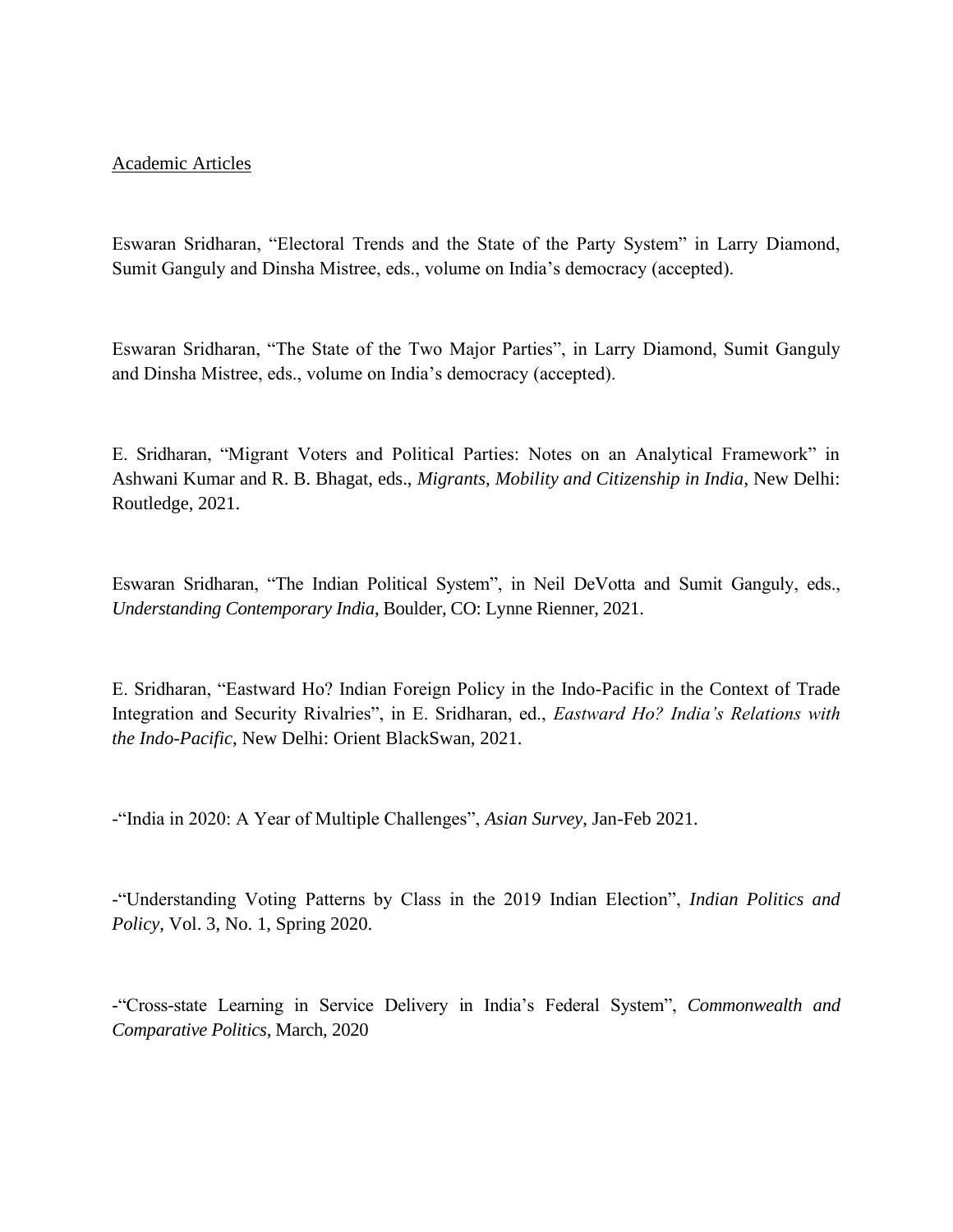- "India in 2019: A New One-Party Hegemony?" in *Asian Survey*, Jan-Feb 2020

(with Adnan Farooqui), "The Rajya Sabha as a corrective mechanism for Muslim underrepresentation", in Volker Kaul and Ananya Vajpeyi, eds, *Minorities and Populism: Critical Perspectives from South Asia and Europe,* Springer Nature Switzerland AG, 2020.

- "Does India Need to Switch to Proportional Representation? The Pros and Cons" in Sudha Pai, ed., *Constitutional and Democratic Institutions in India: A Critical Analysis*, New Delhi: Orient BlackSwan, 2019, 371-390.

-"India as an Emerging Donor: Political and Economic Determinants", in Yijia Jing, Alvaro Mendez and Yu Zheng, eds., *New Development Assistance: Emerging Economies and the New Landscape of Development Assistance*, Singapore: Palgrave Macmillan, 2019.

-(with Aashik Jain), "Foreign Assistance in India's Foreign Policy", *Indian Politics and Policy*, Vol. 1, No. 2, 2018.

-(with Milan Vaishnav), "Political Finance in a Developing Democracy: The Case of India", in Devesh Kapur and Milan Vaishnav, eds., *Costs of Democracy: Political Finance in India*, New Delhi: Oxford University Press, 2018.

-(with Devesh Kapur and Milan Vaishnav), "Conclusion: Implications for Research and Policy" in Devesh Kapur and Milan Vaishnav, eds., *Costs of Democracy: Political Finance in India*, New Delhi: Oxford University Press, 2018.

-"Coalition Congruence in India's Federal System" in Adrian Albala and Josep Maria Reniu, eds. *Coalition Politics and Federalism*, Cham, Switzerland: Springer, 2018.

-"The Shifting Party Balance", *Journal of Democracy*, Vol. 28, No. 3, July 2017, 76-85.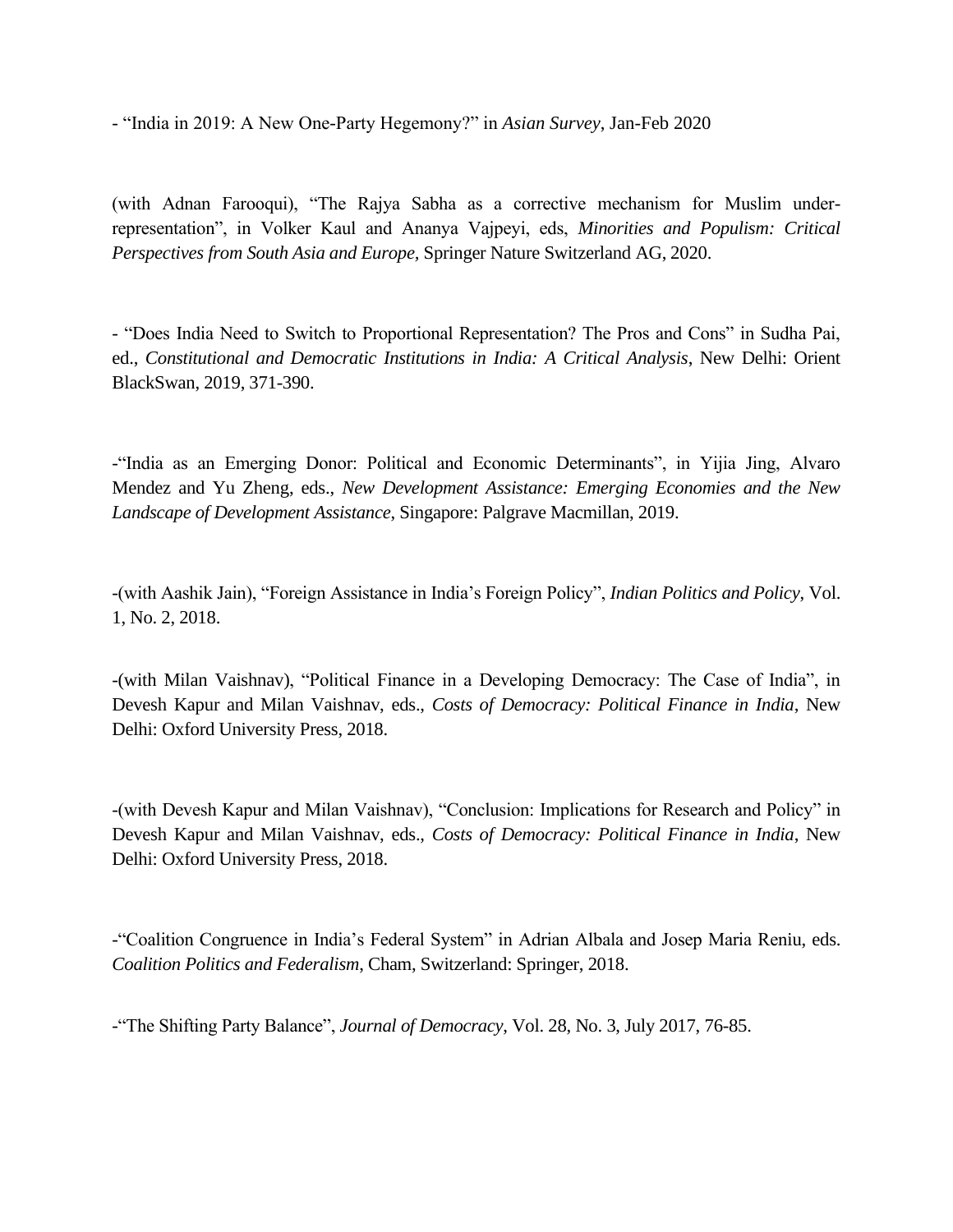-(with Adnan Farooqui), "Uttar Pradesh Elections 2017: Failure of Pre-electoral Coalition", *Economic and Political Weekly*, Vol. LII, No. 15, 16-19 (April 15, 2017).

-"Where is India headed? Possible future directions in Indian foreign policy", *International Affairs*, 93:1 (2017) 51-68.

-"Middle Class Votes for BJP" in Suhas Palshikar, Sanjay Kumar and Sanjay Lodha,eds., *Electoral Politics in India: Resurgence of the Bharatiya Janata Party*, New Delhi: Routledge, 2017 (slightly revised version of paper published in *Economic and Political Weekly* in 2014).

-(with Milan Vaishnav), "Election Commission of India", in Devesh Kapur, Pratap Bhanu Mehta and Milan Vaishnav eds. *Rethinking Public Institutions in India*, New Delhi: Oxford University Press, 2017.

-(with Adnan Farooqui), "Can Umbrella Parties Survive? The Decline of the Indian National Congress", *Commonwealth and Comparative Politics*, Vol. 54, No. 3, July 2016.

-(with Milan Vaishnav), "India", in Pippa Norris & Andrea Abel van Es (eds.), *Checkbook Elections? Political Finance in Comparative Perspective*, New York: Oxford University Press, 2016.

-"Indo-Sri Lanka Relations: Geopolitics, Domestic Politics or Something More Complex?", in

Sumit Ganguly, ed., *Engaging the World: Indian Foreign Policy since 1947*, New Delhi: Oxford University Press, 2016.

-"Rising or Constrained Power?", in David Malone, C. Raja Mohan and Srinath Raghavan, eds., *The Oxford Handbook of Indian Foreign Policy*, New Delhi: Oxford University Press, 2015.

-"National and State Coalitions in India", in E. Sridharan, ed., *Coalition Politics in India: Selected Issues at the Centre and the States*, New Delhi: Academic Foundation, 2014, 23-34.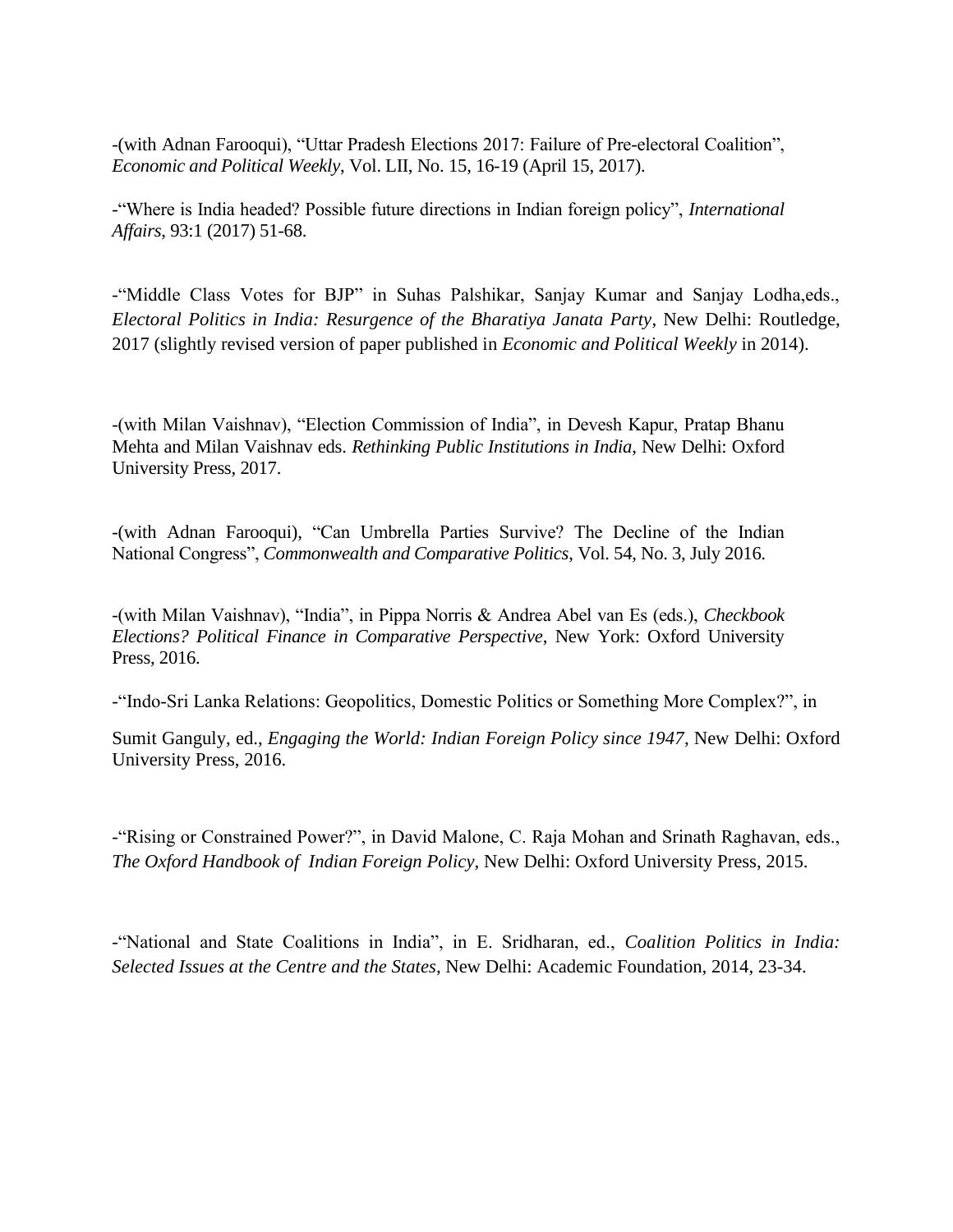-"Why are Multi-Party Minority Governments Viable in India? Theory and Comparison", in E. Sridharan, ed., *Coalition Politics in India: Selected Issues at the Centre and the States*, New Delhi: Academic Foundation, 2014, 35-70 (published earlier in *Commonwealth and Comparative Politics*, in 2012).

-"Conclusion: Is There a Pattern to Power-sharing in Coalitions?", in E. Sridharan, ed., *Coalition Politics in India: Selected Issues at the Centre and the States*, New Delhi: Academic Foundation, 2014, 449-460.

-"Dynamics of Political Stability in India", in Sumita Kumar, ed., *Stability and Growth in South Asia*, New Delhi: Pentagon Press, 2014, 15-19.

- "India's Watershed Vote: Behind Modi's Victory", *Journal of Democracy*, Vol. 25, No. 4, October 2014, 20-33.

-"Class Voting in the 2014 Lok Sabha Elections: The Growing Size and Importance of the Middle Classes", *Economic and Political Weekly*, Vol. XLIX, No. 39, September 27, 2014, pp. 72-76.

-(with Adnan Farooqui), "Is the Coalition Era over in Indian Politics?", *The Round Table: The Commonwealth Journal of International Affairs*, December 2014.

-"The Political Context of Economic Cooperation in Asia: The Relation between Trade Integration and Security Rivalries", *Millenial Asia*, 5(2), 2014, pp. 129-136.

- (with Anthony Cerulli) "Editors' Introduction to the Roundtable on Intellectual Freedom, Vigilantism and Censorship in India", *India Review*, Vol. 13, No. 3, 2014, 274-6.

- (with Adnan Farooqui) "Incumbency, Internal Processes and Renomination in Indian Parties", *Commonwealth and Comparative Politics*, Vol. 52, No. 1, (January) 2014.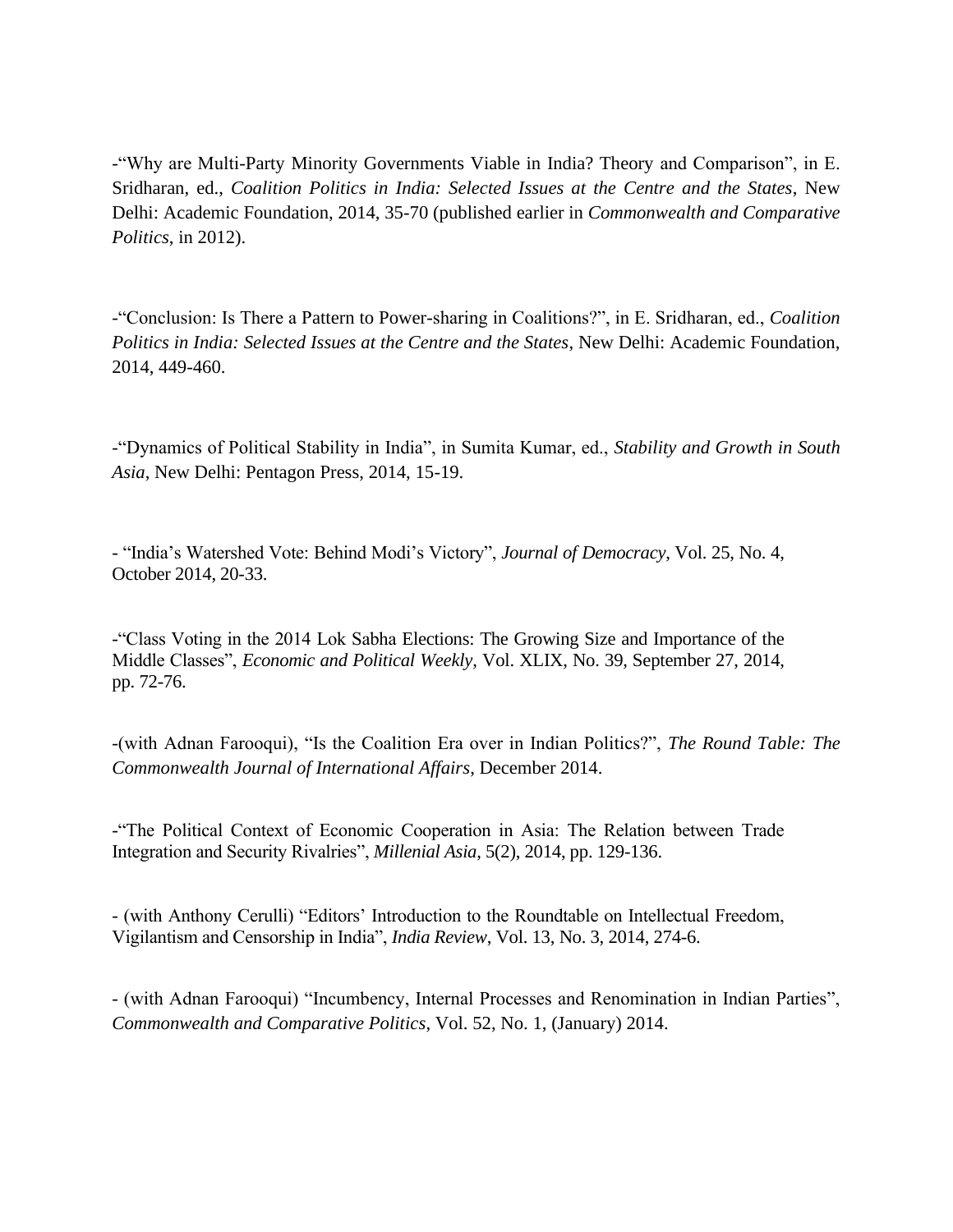- "Reforming Campaign Finance to Tackle Corruption in India: Possible Options from the International Experience", in Samuel Paul, ed., *Fighting Corruption*, Academic Foundation, 2013.

- "Do the Major National Parties Function Federally?" in Ajay K. Mehra, ed., *Party System in India*, New Delhi: Lancer Publications, 2013.

- (with Sumit Ganguly), "The End of India's Sovereignty Hawks?", *Foreign Policy*, November 15, 2013.

- "Drift and Confusion Reign in Indian Politics", *Current History*, Vol. 112, No. (April 2013) , 123-129.

- "Why are Multi-party Minority Governments Viable in India? Theory and Comparison", *Commonwealth and Comparative Politics*, Vol. 50, No. 3, July 2012.

- (with M. V. Rajeev Gowda) "Reforming India's Party Financing and Election Expenditure Laws", *Election Law Journal*, Vol. 11, No. 2, 2012.

- "How India Can Fill Its Bandwagon", *Current History*, Vol. 111, No.744 (April 2012), 148- 153.

- "Coalition Strategies and the BJP's Expansion, 1989-2004", in Sudha Pai, ed., *Handbook on Politics in the Indian States: Regions, Parties and Economic Reforms*, New Delhi: Oxford University Press, 2012 (reprinted from *Commonwealth and Comparative Politics*, Vol. 43, No. 2, July 2005, pp. 194-221).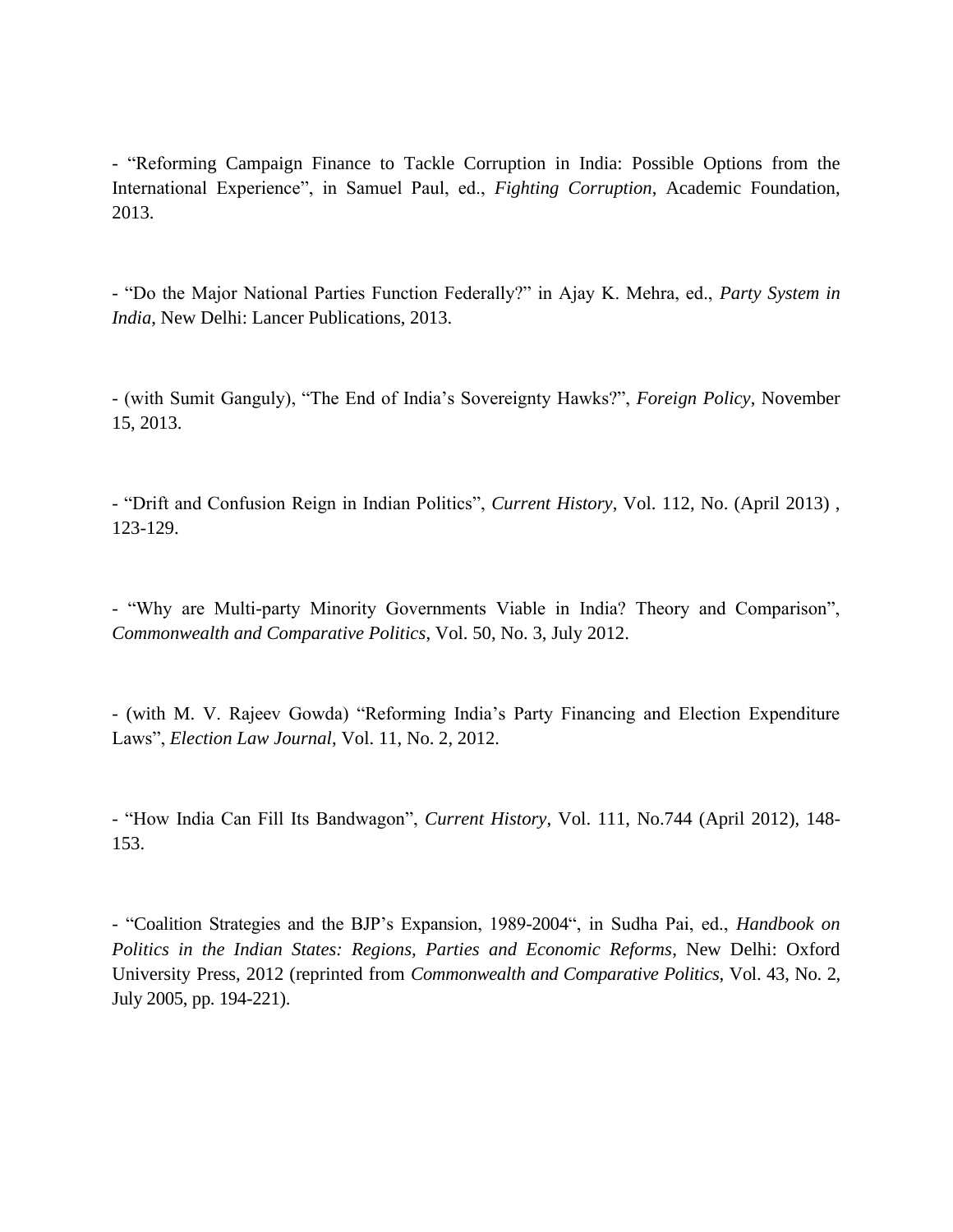- "Introduction: Theorizing Democratic Consolidation, Parties and Coalitions", in E. Sridharan, ed., *Coalition Politics and Democratic Consolidation in Asia*, New Delhi: Oxford University Press, 2012, 1-19.

- "Coalitions and Democratic Deepening in India", in E. Sridharan, ed., *Coalition Politics and Democratic Consolidation in Asia*, New Delhi: Oxford University Press, 2012, 20-73.

- "Conclusion: Culling Lessons from Comparative Country Cases", in E. Sridharan, ed., *Coalition Politics and Democratic Consolidation in Asia*, New Delhi: Oxford University Press, 2012, 270-84.

- "International Relations Theory and South Asia: Security, Political Economy, Domestic Politics, Identities and Images", in E. Sridharan, ed. *International Relations Theory and South Asia: Security, Political Economy, Domestic Politics, Identities and Images,* New Delhi, Oxford University Press, 2011, Vol. 1, 1-30 and Vol. 2, 1-31.

- "Economic Cooperation and Security: Theory, India and Pakistan", in E. Sridharan, ed., *International Relations Theory and South Asia: Security, Political Economy, Domestic Politics, Identities and Images*, Vol. 2, New Delhi: Oxford University Press, 2011, 76-104 (a slightly revised and updated version of E. Sridharan, "Improving Indo-Pakistan relations: international relations theory, nuclear deterrence and possibilities for economic cooperation", *Contemporary South Asia*, 14(3), September 2005, 321-339).

-"The Growth and Sectoral Composition of India's Middle Class: Its Impact on the Politics of Economic Liberalization", in Amita Baviskar and Raka Ray, eds., *Elite and Everyman: The Cultural Politics of the Indian Middle Classes*. Routledge, 2011 (updated and expanded version of the paper in *India Review*, Vol. 3, No. 4, October 2004, pp. 405-428).

- (with M. V. Rajeev Gowda), "Political Parties and Democracy in India", in Bao-gang He, Anatoly Kulik, and Kay Lawson, eds., *Political Parties and Democracy*, Westport, Connecticut: Praeger, 2010.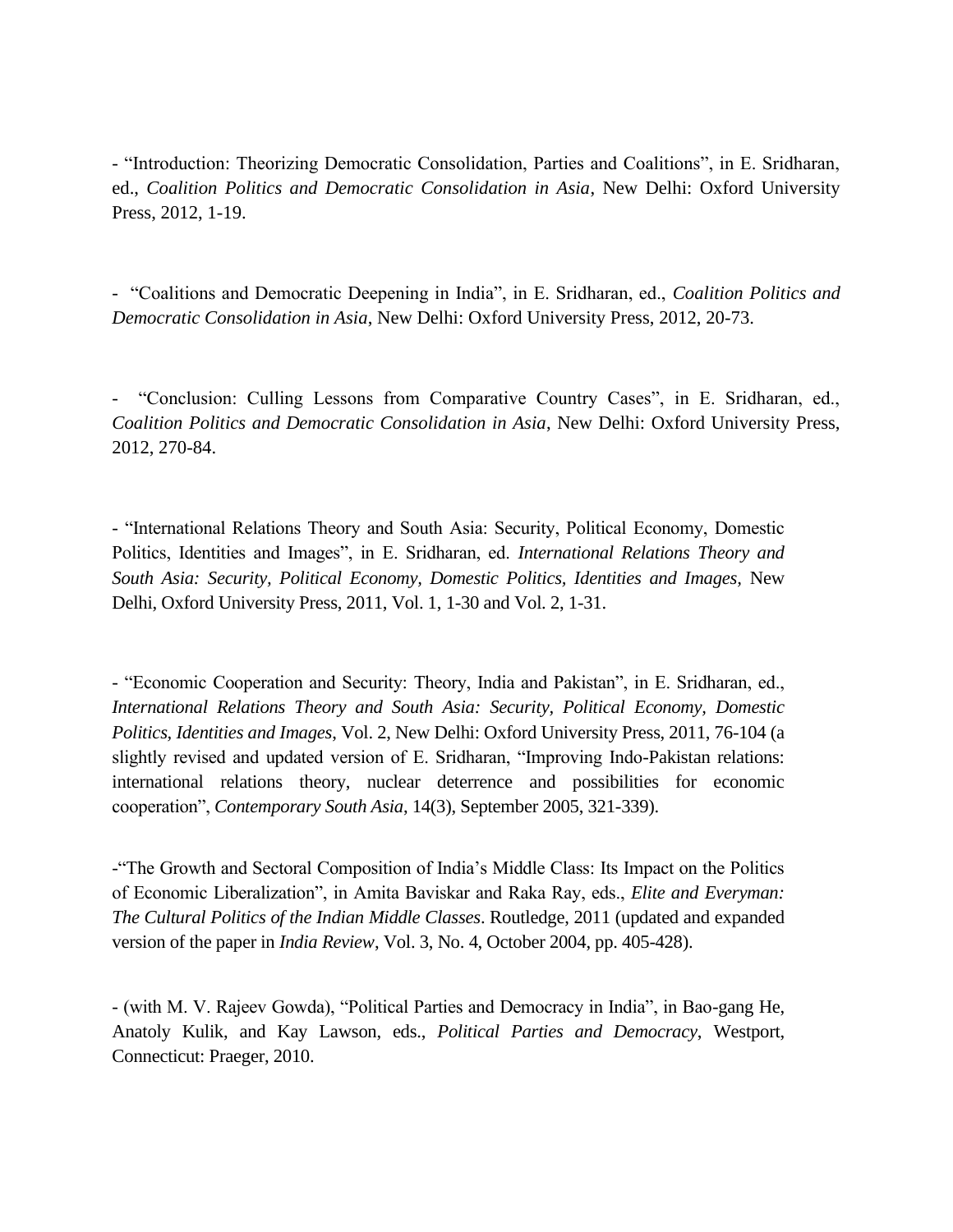- "Theorizing Unipolarity", in Chandra Chari, ed., *Superpower Rivalry and Conflict: The Long Shadow of the Cold War on the Twenty-first Century*, Routledge, 2010.

-"The Party System", in Niraja Gopal Jayal and Pratap Bhanu Mehta, eds., *Oxford Companion to Indian Politics*, New Delhi: OxfordUniversity Press, 2010.

-"The Evolution of Post-Cold War Regional Security Institutions in South Asia", in Vinod K Aggarwal and MinGyo Koo, eds., *Asia's New Institutional Architecture: Evolving Structures for Managing Trade and Security Relations*, New York: Springer, 2007.

- (with M. V. Rajeev Gowda), "The Consolidation of India's Democracy: The Role of Parties and the Party System, 1947-2006", in Sumit Ganguly, Larry Diamond and Marc Plattner, eds., *The State of India's Democracy*, Baltimore: Johns Hopkins University Press, 2007.

-"Democracy within parties and the accommodation of diversity: comparing India and the United States" in K. Shankar Bajpai, ed., *Democracy and Diversity: India and the American Experience*, New Delhi: Oxford University Press, 2007.

-"Electoral Finance Reform: The Relevance of International Experience", in Vikram K. Chand, ed., *Reinventing Public Service Delivery in India: Selected Case Studies*, New Delhi: Sage, 2006, 363-388.

- (with Peter Ronald de Souza), "Introduction: The Evolution of Political Parties in India", in Peter Ronald de Souza and E. Sridharan, eds, *India's Political Parties*, New Delhi: Sage, 2006, 15-36.

-"Parties, the Party System and Collective Action for State Funding of Elections: A Comparative Perspective on Possible Options", in Peter Ronald de Souza and E. Sridharan, eds, *India's Political Parties*, New Delhi: Sage, 2006, 311-340 (revised version of paper published in *Journal of Policy Reform*, 1999).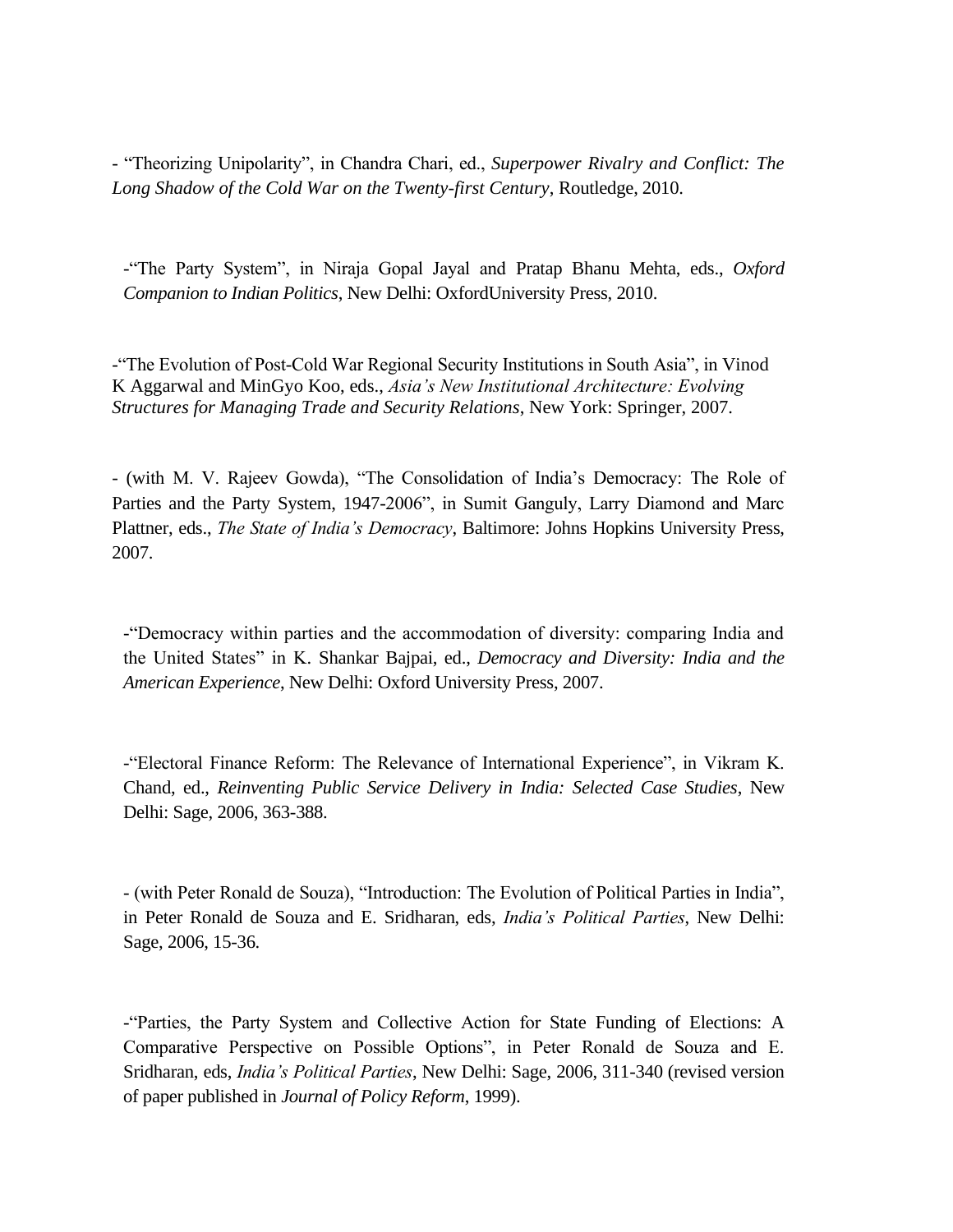-"Improving Indo-Pakistan relations: international relations theory, nuclear deterrence and possibilities for economic cooperation", *Contemporary South Asia*, 14(3), September 2005, 321-339.

- "Coalition Strategies and the BJP's Expansion, 1989-2004", *Commonwealth and Comparative Politics*, Vol. 43, No. 2, July 2005, pp. 194-221.

- "South Asia and Theories of Nuclear Deterrence: Subcontinental Perspectives", *India Review*, Vol. 4. No. 3, April 2005.

- "Elections and Muslim Representation in India", *Troubled Times: Sustainable Development and Governance in the Age of Extremes*, Islamabad: Sustainable Development Policy Institute, 2005, pp. 405-417.

- "International Relations Theory and the India-Pakistan Conflict", *India Review*, Vol. 4, No. 3, April 2005.

-"Theory and International Relations", *Economic and Political Weekly*, Vol. XL, No. 46, November 12-18, 2005, pp. 4819-4820.

-"The Growth and Sectoral Composition of India's Middle Class: Its Impact on the Politics of Economic Liberalization", *India Review*, Vol. 3, No. 4, October 2004, pp. 405-428.

-"Electoral Coalitions in the 2004 General Elections: Theory and Evidence", *Economic and Political Weekly*, Vol. XXXIX, No. 51, December 18-24, 2004, 5418-5425.

-"Evolving Towards Innovation? The Recent Evolution and Future Trajectory of the Indian Software Industry", in Anthony P. D'Costa and E. Sridharan, eds., *India in the Global Software Industry*, London: Palgrave Macmillan, 2004, and New Delhi: Macmillan India, 2004.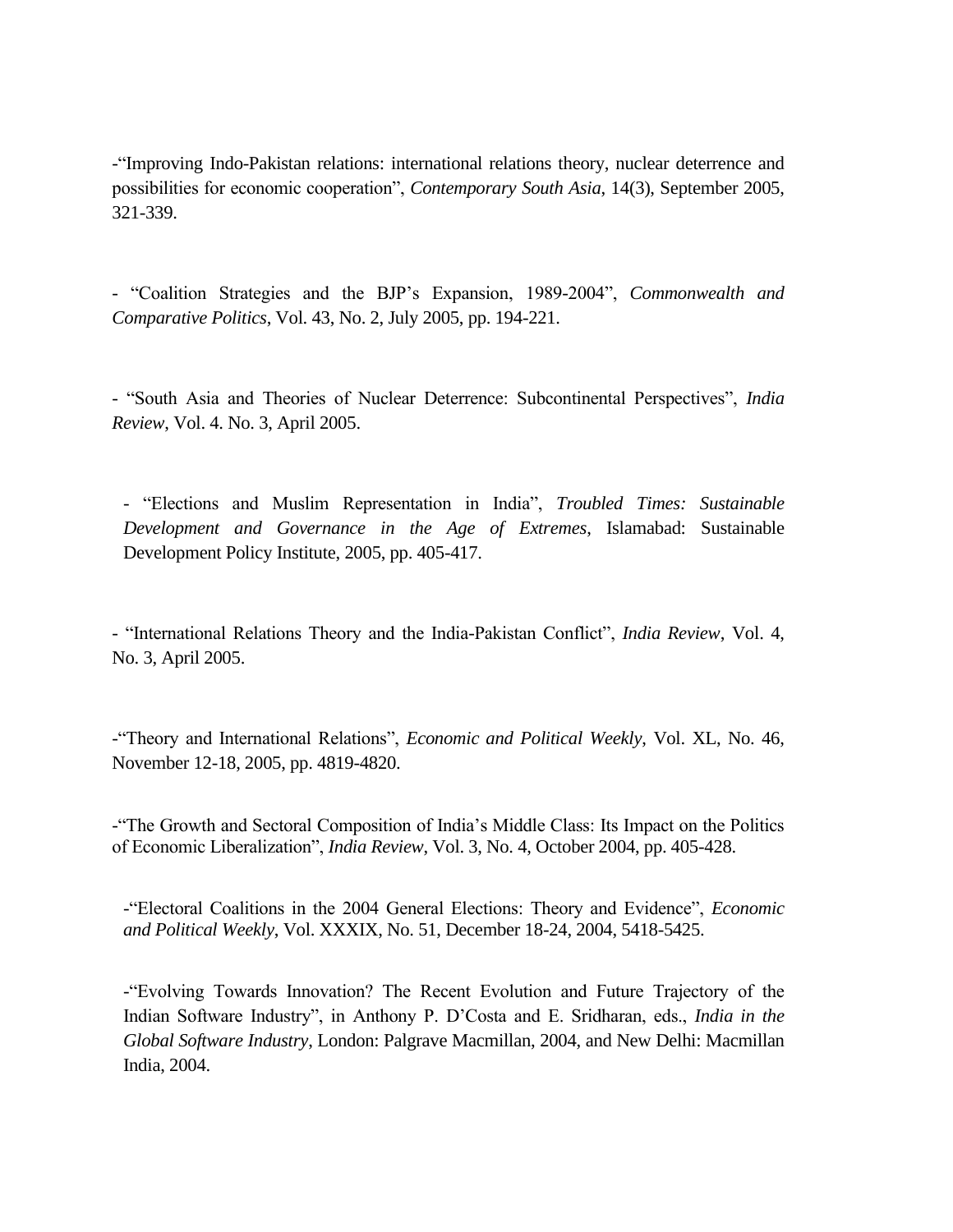-(with Anthony P. D'Costa) "Conclusion: Global Links, Domestic Market and Policy for Development", in Anthony P. D'Costa and E. Sridharan, eds., *India in the Global Software Industry*, London: Palgrave Macmillan, 2004, and New Delhi: Macmillan India, 2004.

-"Unstable Parties and Unstable Alliances: Births, Splits, Mergers and Deaths of Parties 1952-2000", in M. P. Singh and Anil Mishra, eds., *Coalition Politics in India: Problems and Prospects*, New Delhi: Manohar, 2004, pp. 43-74.

-"Coalitions and Party Strategies in India's Parliamentary Federation", *Publius,* Volume 33, No. 4, Fall 2003, 135-152.

-"The Capacity for Innovation and the Trajectory of the Indian IT Industry", *Science, Technology and Society*, Vol. 7, No. 1, January-June 2002, pp. 3-12 (Special Issue guestedited by E. Sridharan).

-"Electoral Rules, Representation and Power-sharing", in Zoya Hasan, E. Sridharan and R. Sudarshan, eds., *India's Living Constitution: Ideas, Practices, Controversies*, New Delhi: Permanent Black, 2002 (and London: Anthem Press, 2005).

-"The Global Spread of Democracy: Reflections at the Beginning of the Twenty-first Century", in *The Global Dimensions of Democracy*, New Delhi: Election Commission of India, 2002.

-"The Fragmentation of the Indian Party System 1952-1999: Seven Competing Explanations", in Zoya Hasan, ed., *Parties and Party Politics in India*, New Delhi: OxfordUniversity Press, 2002.

-"Rethinking Political Finance", *Seminar*, October 2001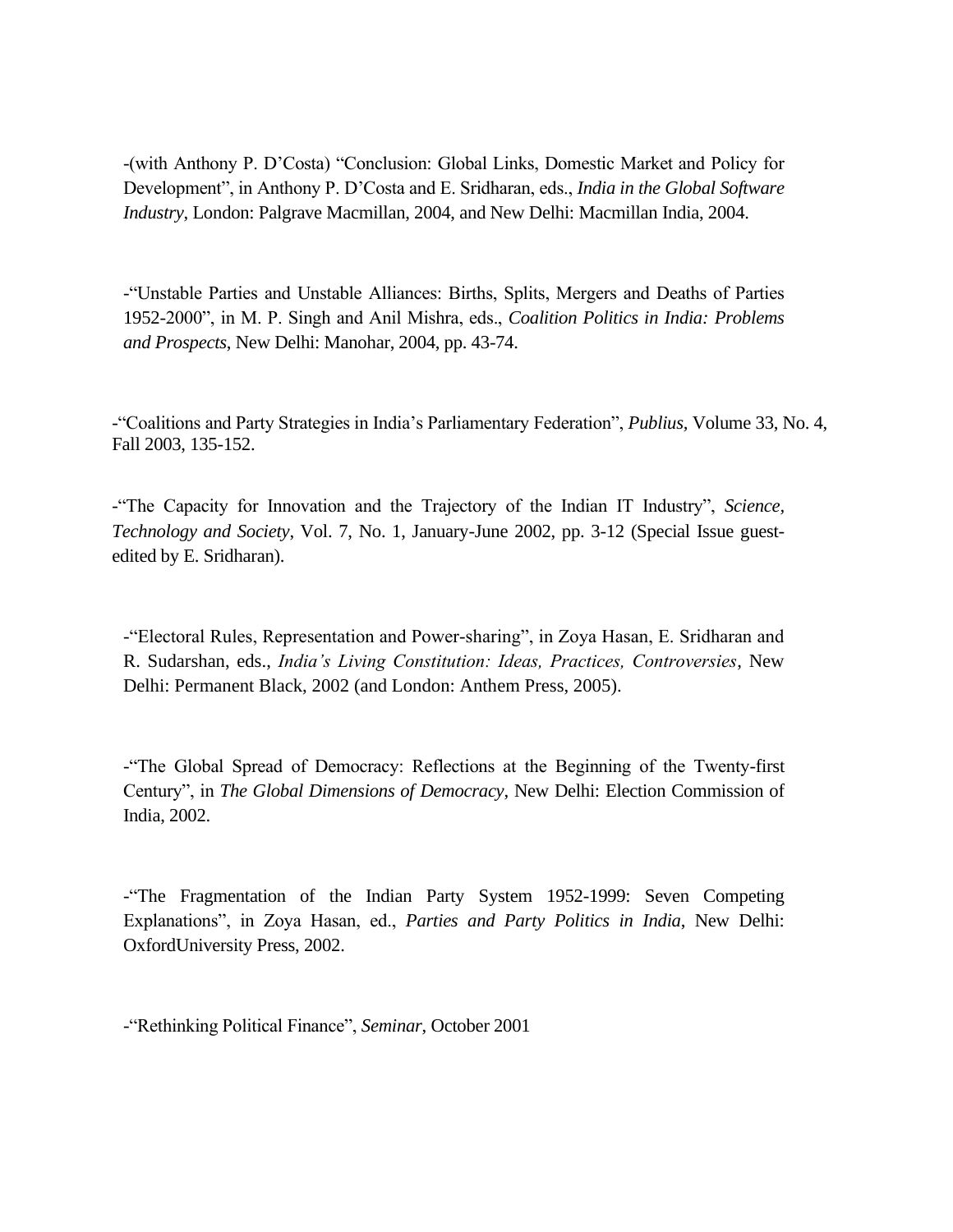-(with Ashutosh Varshney) "Towards Moderate Pluralism: Political Parties and Party Politics in India", in *Political Parties and Democracy*, Baltimore: JohnsHopkinsUniversity Press, 2001, eds. Larry Diamond and Richard Gunther.

-"India: A New Protagonist 1980-2000", in Valerio Castronovo, ed., a chapter published in Italian (translated) in Valerio Castronovo, ed., *Storia dell'economia mondiale*, Vol. 6, Rome: Gius, Laterza & Figli, 2001.

-"India and the Commonwealth", chapter published in Italian (translated) in Valerio Castronovo, ed., *Storia dell'economia mondiale*, Vol. 5, Rome: Gius, Laterza & Figli, 2000.

-"Toward State Funding of Elections in India: a Comparative Perspective on Possible Options", *Journal of Policy Reform*, Vol. 3, No. 3 (October) 1999.

-"The Role of the State and the Market in the Indian Economy", in V. A. Pai Panandiker and Ashis Nandy, eds., *Contemporary India*, New Delhi: Tata McGraw Hill, 1999.

-"Coalition Politics in India: Lessons from Theory, Comparison and Recent History", in D.D. Khanna and Gert W. Kueck, eds., *Principles, Power and Politics*, New Delhi: Macmillan India, 1999.

-"State Funding of Elections", *Seminar*, April 1996, Election Special.

-"Coalition Politics", *Seminar*, January 1996, Annual Number.

-"Liberalisation and Technology Policy: Redefining Self-Reliance", Chapter 5, pp. 150- 188, in T.V. Sathyamurthy (ed.), *Industry and Agriculture in India since Independence*, New Delhi: Oxford University Press, 1995.